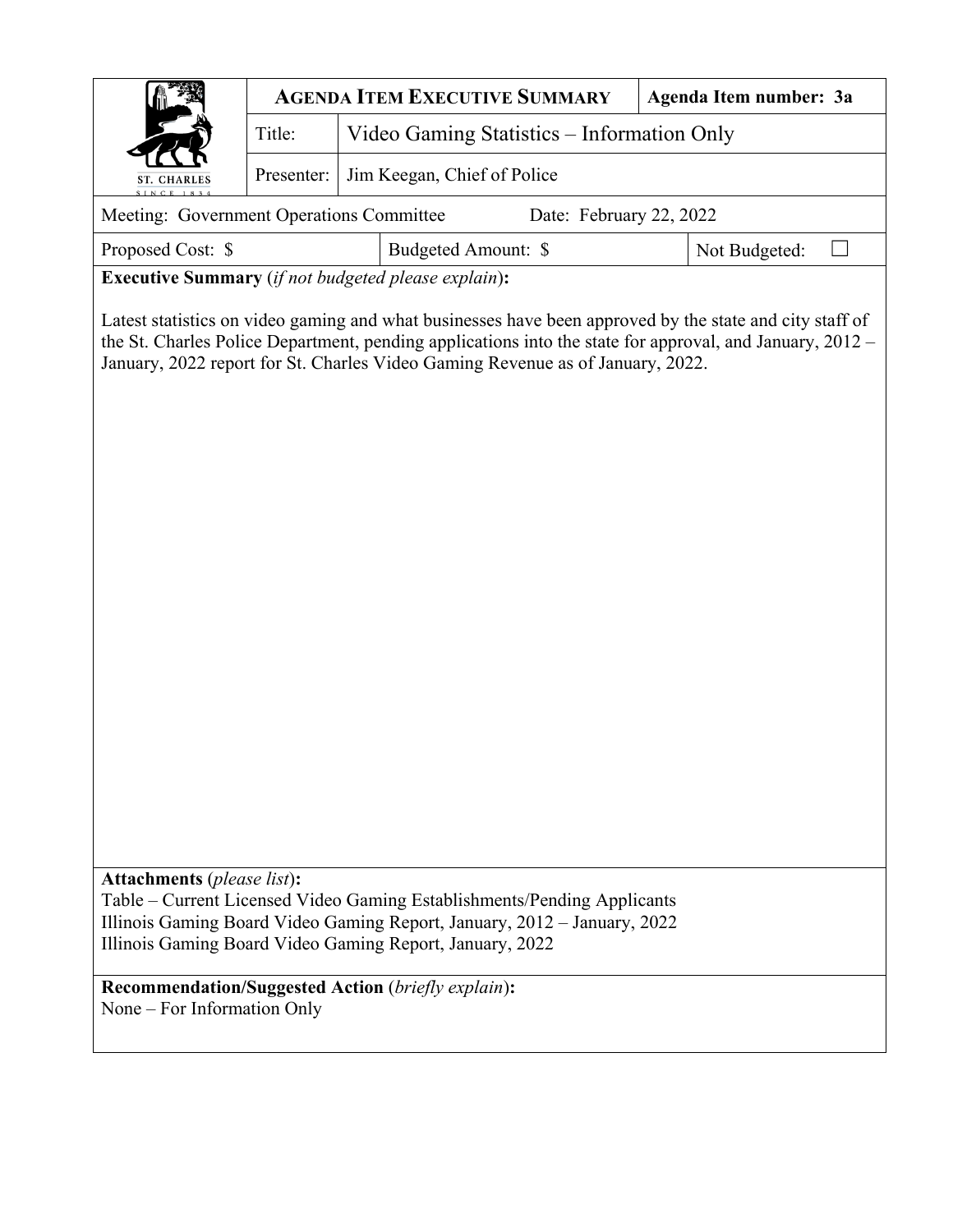# **City of St. Charles Video Gaming Statistics January, 2022**

### **Pending Establishments**

| <b>222 HOSPITALITY LLC</b>    | Whiskey Bend              | 222 W Main St         | <b>St. Charles</b> |
|-------------------------------|---------------------------|-----------------------|--------------------|
| <b>Chums Shrimp Shack LLC</b> | <b>Chums Shrimp Shack</b> | 2115 W Main St        | St. Charles        |
| Dough Pros LLC                | <b>Billy Bricks Pizza</b> | 11 N 3rd St. Unit B&C | St. Charles        |

#### **Licensed Establishments**

| 1. ALEXANDER'S CAFE 64, INC.                         | Alexanders Cafe                            | 1650 W. Main Street  | <b>St. Charles</b> |
|------------------------------------------------------|--------------------------------------------|----------------------|--------------------|
| 2. ALIBI BAR & GRILL LTD.                            | <b>ALIBI BAR &amp; GRILL LTD.</b>          | 12 N. 3rd Street     | St. Charles        |
| 3. Alley 64, INC.                                    | Alley 64                                   | 212 W. Main Street   | St. Charles        |
| 4. BK & MM VENTURES LLC                              | ROOKIES 1, ALL AMERICAN PUB                | 1545 W. Main Street  | St. Charles        |
| 5. C&A Management Group LLC                          | <b>Flagship On The Fox</b>                 | 100 S Riverside Ave. | St. Charles        |
| 6. CHARLIE FOX'S PIZZERIA & EATERY LLC               | <b>CHARLIE FOX'S PIZZERIA &amp; EATERY</b> | 3341 W MAIN #7       | St. Charles        |
| 7. CRAZY FOX, LLC                                    | THE CRAZY FOX BAR & GRILLE                 | 104 E Main St        | St. Charles        |
| 8. EL ELLE SEA, LLC                                  | <b>BOGART'S BAR</b>                        | 219 W. MAIN STREET   | St. Charles        |
| 9. H & C HOSPITALITY, LLC                            | The Office Dining & Spirits                | 201 E Main St        | St. Charles        |
| 10. HEALTH NUTS, LTD.                                | THE FILLING STATION                        | 300 W. MAIN ST.      | St. Charles        |
| 11. Jay's & N Inc.                                   | <b>Throwbacks Sports Bar</b>               | 1890 W. Main Street  | St. Charles        |
| 12. L. A. MANSON CORPORATION                         | <b>ST. CHARLES BOWL</b>                    | 2520 W Main St       | St. Charles        |
| <b>13. MARK VII HOSPITALITY LIMITED</b>              | <b>Second Street Tavern</b>                | 221 S. 2nd Street    | St. Charles        |
| 14. NLHM Inc.                                        | <b>Brown's Chicken</b>                     | 1910 Lincoln Highway | St. Charles        |
| 15. Northwoods Pub & Grill Inc.                      | The Evergreen Pub & Grill                  | 1400 W Main St       | St. Charles        |
| 16. Onesti Entertainment Corporation                 | <b>Arcada Theatre</b>                      | 105 E Main St        | St. Charles        |
| 17. Riverside Pizza, Inc.                            | <b>Riverside Pizza &amp; Pub</b>           | 102 E Main St        | St. Charles        |
| <b>18. SAINT CHARLES SPORTS, LLC</b>                 | <b>SPOTTED FOX ALE HOUSE</b>               | 3615 E. MAIN ST      | St. Charles        |
| 19. SALERNO AND SONS, INC.                           | <b>SALERNO'S ON THE FOX</b>                | 320 N 2ND ST         | St. CHARLES        |
| 20. SCMC ENTERPRISES, INC.                           | <b>R HOUSE</b>                             | 214 W. Main St.      | St. Charles        |
| 21. TAP HOUSE GRILL ST. CHARLES, LLC                 | <b>Tap House Grill</b>                     | 3341 W MAIN ST       | St. Charles        |
| 22. YUMMY PLACE BURRITO LOS ASADEROS INC.            | <b>BURRITO LOS ASADEROS INC.</b>           | 2400 E. MAIN STREET  | ST. CHARLES        |
| 23. St. Charles Lodge No. 1368, Loyal Order of Moose | <b>St Charles Moose Lodge 1368</b>         | 2250 W Rt 38         | St. Charles        |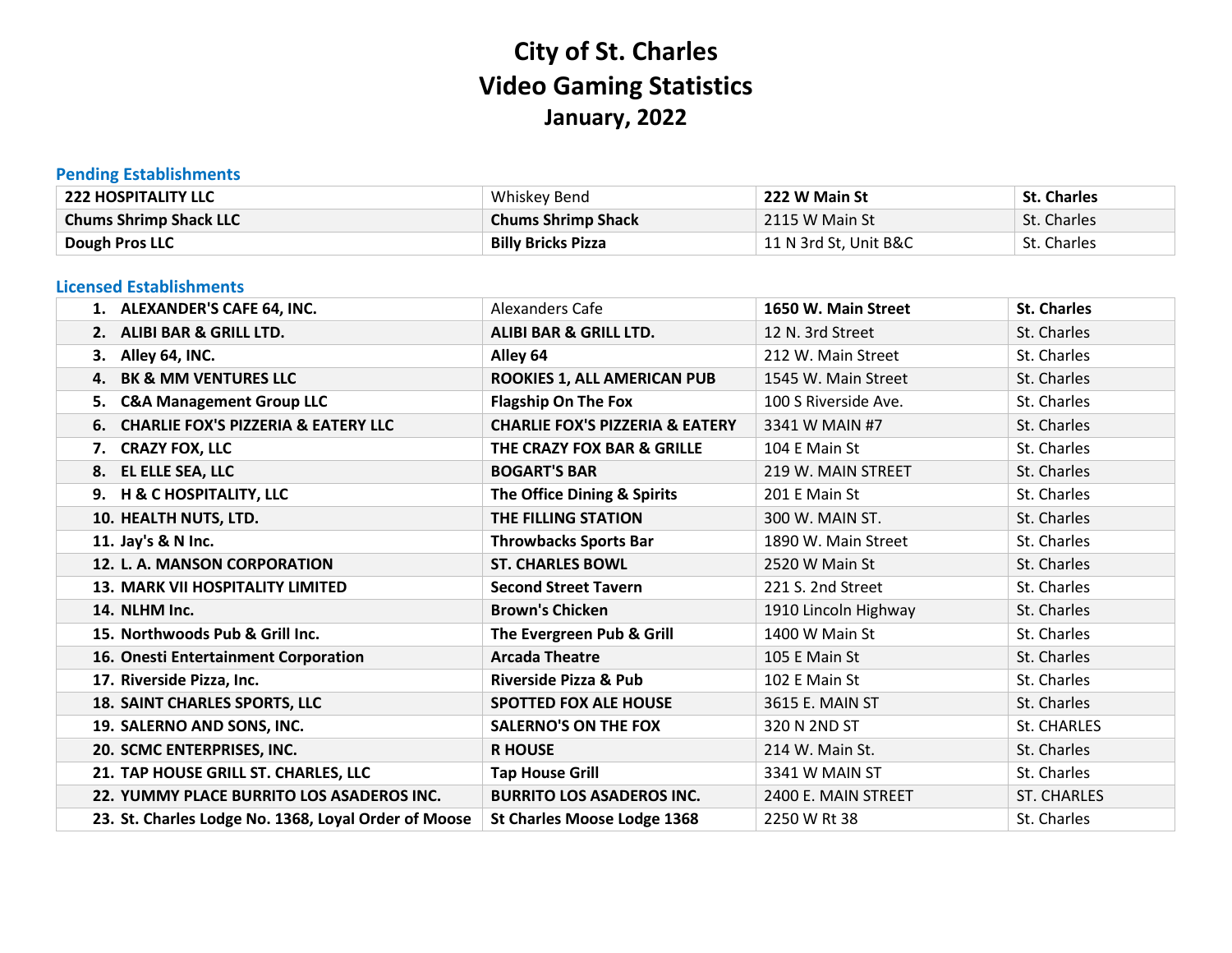# **ILLINOIS GAMING BOARD VIDEO GAMING REPORT**

2/15/2022

4:01 pm

#### *St. Charles*

#### **January 2022**

|                      |                                                  |                          |                     | <b>VGT Wagering Activity</b> |                |                                        | <b>VGT Income</b> |                  |                               | <b>VGT Tax Distribution</b> |                       |                              |
|----------------------|--------------------------------------------------|--------------------------|---------------------|------------------------------|----------------|----------------------------------------|-------------------|------------------|-------------------------------|-----------------------------|-----------------------|------------------------------|
| <b>Municipality</b>  | <b>Establishment</b>                             | License<br><b>Number</b> | <b>VGT</b><br>Count | Amount<br>Played             | Amount<br>Won  | <b>Net Wagering</b><br><b>Activity</b> | Funds In          | <b>Funds Out</b> | <b>Net Terminal</b><br>Income | NTI Tax                     | <b>State</b><br>Share | <b>Municipality</b><br>Share |
| <b>St. Charles</b>   | Alley 64, INC.                                   | 160702383                | 6                   | \$759.892.88                 | \$716,059.10   | \$43,833.78                            | \$222,475.00      | \$178.641.47     | \$43,833.53                   | \$14,903.44                 | \$12,711.75           | \$2,191.69                   |
| <b>St. Charles</b>   | BK & MM VENTURES LLC                             | 160702415                | 6                   | \$535,892.18                 | \$482,291.13   | \$53,601.05                            | \$166,377.00      | \$112,775.95     | \$53,601.05                   | \$18,224.45                 | \$15,544.38           | \$2,680.07                   |
| <b>St. Charles</b>   | C&A Management Group LLC                         | 200702748                | 6                   | \$585,997.18                 | \$547,790.49   | \$38,206.69                            | \$188,747.00      | \$150,540.31     | \$38,206.69                   | \$12,990.29                 | \$11,079.96           | \$1,910.33                   |
| <b>St. Charles</b>   | CHARLIE FOX'S PIZZERIA & EATERY LLC              | 200701085                | $\overline{a}$      | \$24,187.76                  | \$20,611.67    | \$3,576.09                             | \$9,429.00        | \$5,852.91       | \$3,576.09                    | \$1,215.90                  | \$1,037.09            | \$178.81                     |
| <b>St. Charles</b>   | CRAZY FOX. LLC                                   | 170701805                | 6                   | \$228,744.15                 | \$205,373.50   | \$23,370.65                            | \$72,277.00       | \$48,906.50      | \$23,370.50                   | \$7,946.01                  | \$6,777.48            | \$1,168.53                   |
| <b>St. Charles</b>   | EL ELLE SEA. LLC                                 | 210701595                | 6                   | \$316,232.98                 | \$293,645.25   | \$22,587.73                            | \$97,929.00       | \$75,340.77      | \$22,588.23                   | \$7,679.95                  | \$6,550.54            | \$1,129.41                   |
| <b>St. Charles</b>   | HEALTH NUTS, LTD.                                | 180702391                | 5                   | \$144,830.77                 | \$132,269.61   | \$12,561.16                            | \$53,253.00       | \$40,692.29      | \$12,560.71                   | \$4,270.67                  | \$3.642.63            | \$628.04                     |
| <b>St. Charles</b>   | Jay's & N Inc.                                   | 190704088                | 6                   | \$321.413.21                 | \$296,313.97   | \$25,099.24                            | \$77,571.00       | \$52,472.07      | \$25,098.93                   | \$8,533.66                  | \$7,278.71            | \$1,254.95                   |
| <b>St. Charles</b>   | L. A. MANSON CORPORATION                         | 160703156                | 6                   | \$268,982.98                 | \$242,530.90   | \$26,452.08                            | \$82,743.00       | \$56,290.92      | \$26,452.08                   | \$8,993.73                  | \$7,671.12            | \$1,322.61                   |
| <b>St. Charles</b>   | MARK VII HOSPITALITY LIMITED                     | 170702225                | 6                   | \$655,972.00                 | \$599,042.28   | \$56,929.72                            | \$191,521.00      | \$134,591.28     | \$56,929.72                   | \$19,356.13                 | \$16,509.64           | \$2,846.49                   |
| <b>St. Charles</b>   | NLHM Inc.                                        | 160702847                | $\epsilon$          | \$143.120.67                 | \$125,798.59   | \$17,322.08                            | \$48,296.00       | \$30,973.89      | \$17,322.11                   | \$5,889.52                  | \$5.023.41            | \$866.11                     |
| <b>St. Charles</b>   | Northwoods Pub & Grill Inc.                      | 160702493                | 5                   | \$385,570.45                 | \$343,846.13   | \$41,724.32                            | \$129,322.00      | \$87,597.68      | \$41,724.32                   | \$14,186.29                 | \$12.100.07           | \$2,086.22                   |
| <b>St. Charles</b>   | Onesti Entertainment Corporation                 | 160703007                | 6                   | \$145,393.56                 | \$140,603.90   | \$4,789.66                             | \$31,525.00       | \$26,735.34      | \$4,789.66                    | \$1,628.48                  | \$1,389.00            | \$239.48                     |
| <b>St. Charles</b>   | Riverside Pizza, Inc.                            | 160702553                | 5                   | \$443.895.94                 | \$402,374.43   | \$41,521.51                            | \$136,283.00      | \$94,761.49      | \$41,521.51                   | \$14,117,37                 | \$12.041.28           | \$2,076.09                   |
| <b>St. Charles</b>   | SAINT CHARLES SPORTS. LLC                        | 160702605                | 5                   | \$286.432.57                 | \$257,056.94   | \$29,375.63                            | \$104,375.00      | \$74,999.69      | \$29,375.31                   | \$9,987.60                  | \$8,518.83            | \$1,468.77                   |
| <b>St. Charles</b>   | SALERNO AND SONS, INC.                           | 200701673                | 3                   | \$27,720.33                  | \$25,978.90    | \$1,741.43                             | \$9,656.00        | \$7,914.57       | \$1,741.43                    | \$592.09                    | \$505.02              | \$87.07                      |
| <b>St. Charles</b>   | SCMC ENTERPRISES, INC.                           | 190702660                | 3                   | \$3,500.69                   | \$3,097.20     | \$403.49                               | \$1,483.00        | \$1,079.51       | \$403.49                      | \$137.17                    | \$117.00              | \$20.17                      |
| <b>St. Charles</b>   | St. Charles Lodge No. 1368, Loyal Order of Moose | 160802392                | $\epsilon$          | \$128,032.74                 | \$115,463.26   | \$12,569.48                            | \$44,399.00       | \$31,829.85      | \$12,569.15                   | \$4,273.56                  | \$3,645.10            | \$628.46                     |
| <b>St. Charles</b>   | TAP HOUSE GRILL ST. CHARLES, LLC                 | 170702248                | 6                   | \$337,963.68                 | \$311,946.73   | \$26,016.95                            | \$106,585.00      | \$80,568.20      | \$26,016.80                   | \$8,845.76                  | \$7,544.91            | \$1,300.85                   |
| <b>St. Charles</b>   | YUMMY PLACE BURRITO LOS ASADEROS INC.            | 190700390                | 5                   | \$101,078.59                 | \$91,956.10    | \$9,122.49                             | \$32,547.00       | \$23,423.41      | \$9,123.59                    | \$3,102.02                  | \$2,645.84            | \$456.18                     |
| <b>REPORT TOTAL:</b> |                                                  | 20 Establishments        | 107                 | \$5,844,855.31               | \$5,354,050.08 | \$490,805.23                           | \$1,806,793.00    | \$1,315,988.10   | \$490,804.90                  | \$166,874.09                | \$142,333.76          | \$24,540.33                  |